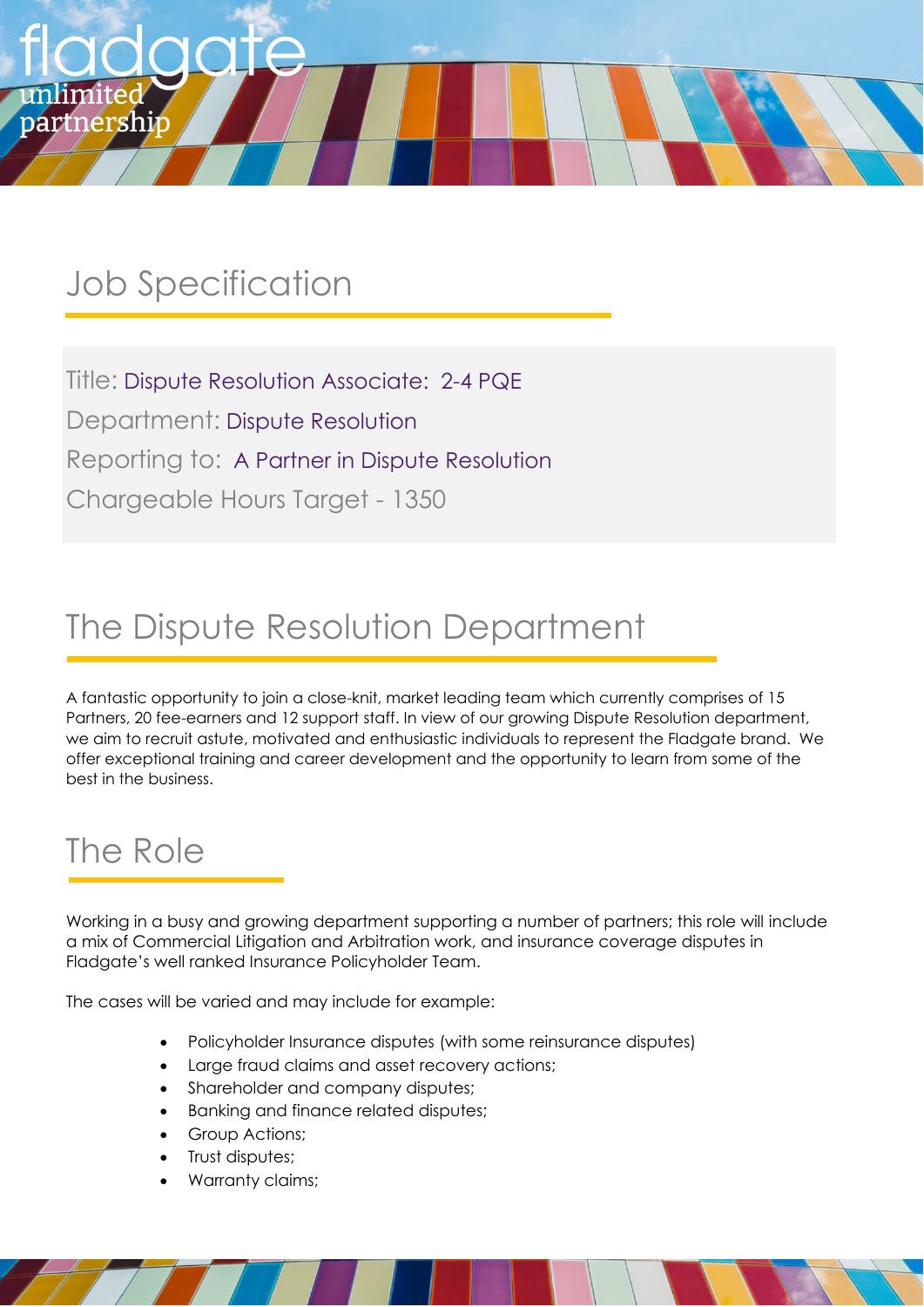- International Arbitration;
- Defending company directors' from claims by Liquidators;
- Insolvency related matters and investigations (e.g. Pensions Regulator, FCA).

## Duties & Responsibilities

There is a lot of interesting work in the Department and combined with new ambitious leadership, we have plans to grow substantially over the next few years, with strategic focuses on group action litigation, international arbitration and insurance coverage work. This is an excellent time to join and make a real contribution to our future success.

We are looking for the right person to join our existing team of bright, sociable and enthusiastic associates. The candidate must be dynamic, show interest in business development and be a "selfstarter", capable of taking responsibility under supervision for their own files. The Fladgate model is to have a partner led practice, so although we look for lawyers to be independent and confident, the partner will supervise and engage in all cases. There is most definitely room for career progression within this role, but this depends very much on the individuals own attitude and willingness to get involved in marketing initiatives whether as part of a group or individually.

We encourage the development of management skills and information sharing within the department. Associates and Senior Associates are responsible for supervising junior members of the team including paralegals and trainees where required.

Being part of the Fladgate litigation team offers outstanding opportunities for personal and career development with the support of partners and colleagues within a close and collegiate culture.

## Person Specification

#### Our ideal candidate will possess many of the following skills and attributes:

- Qualified solicitor. Individuals qualified overseas who do not require visa sponsorship will also be considered, so long as they are able to demonstrate at least 12 months' relevant UK experience within a London law firm
- Good degree (minimum 2.1) and good "A" levels (or equivalent)
- A total of at least 2 years PQE as a disputes lawyer with experience in insurance coverage disputes (either for the insurance market or on the policyholder side)
- A track record of marketing and promotional activities within his/her current firm (e.g. published articles, speaking engagements, involvement in events and pitches)
- Able to demonstrate exceptional case management and meticulous attention to detail
- Able to demonstrate strong capabilities of direct client contact and client care Uses non-chargeable time effectively, for example on marketing and business development activities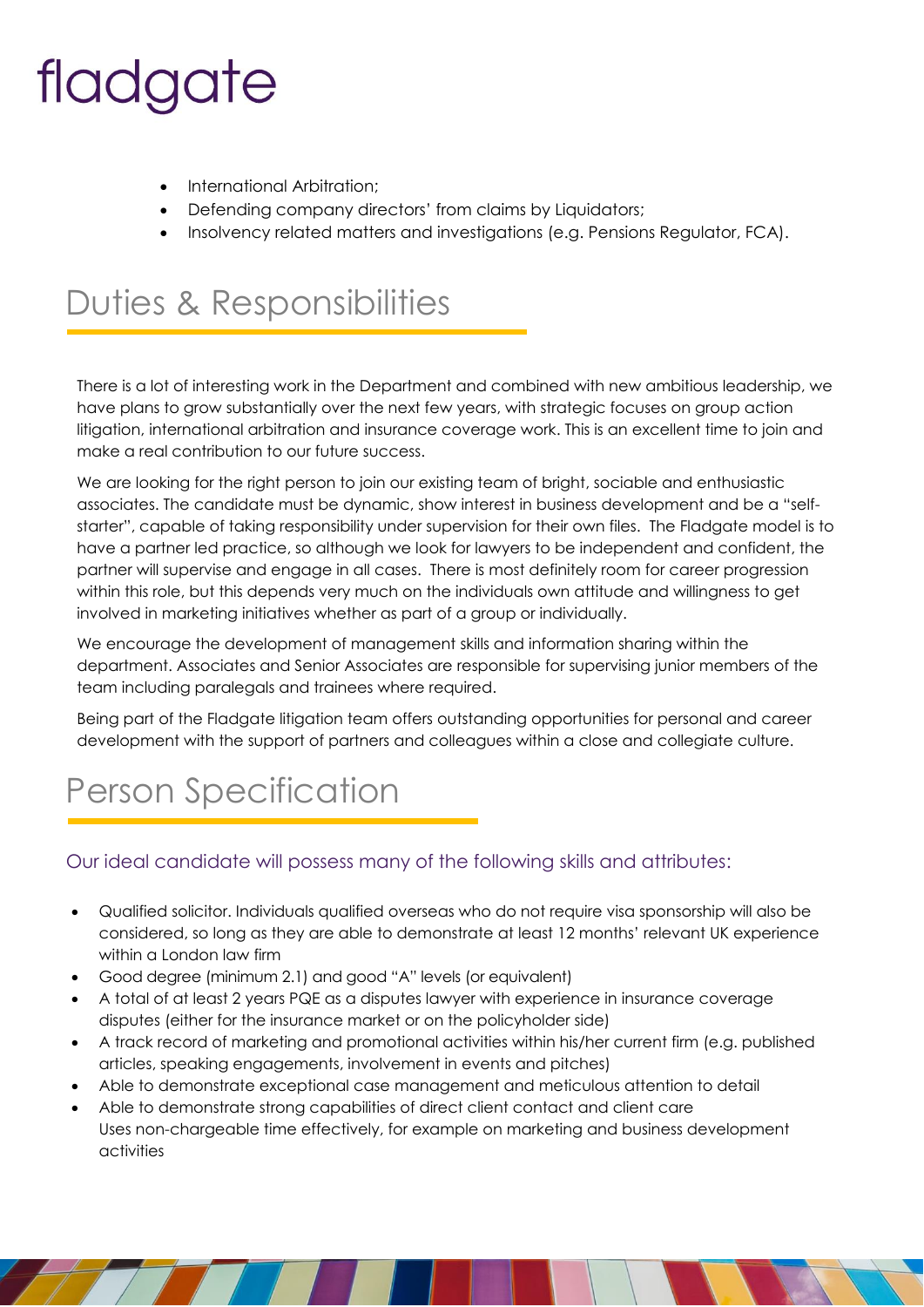## About Us

Fladgate has a broad skills base that covers a wide spectrum of legal services across the business lifecycle and shaped to operate collaboratively to move fast and flexibly:

- Dispute Resolution: which includes insurance, regulatory, corporate governance and investigations, banking and financial services litigation, international commercial arbitration, contentious trusts and family, civil fraud and asset protection
- Real estate: including planning, construction, real estate finance and real estate litigation.
- Corporate: including private capital, capital markets, M&A, tax, restructuring and employment
- Funds, Finance and Regulatory: including investment funds, private equity, fund managers, asset and investment managers, promoters, sponsors and investors

Fladgate is a nimble 86 partner law firm known for its ability to work on fast moving, complex challenges requiring enterprising and commercial solutions.

In addition to advising a substantial UK-based client base, the firm provides a proactive and efficient service for clients with international business through specialist groups which serve continental Europe, India, Israel, South Africa, the Middle East, Russia/CIS, US, Canada and the Asia Pacific region. Operating from London and comprising multilingual and multi-qualified lawyers, these groups facilitate cross-border activities for a diverse range of companies. The firm is a member of the International Lawyers Network, a worldwide non-exclusive association of high-quality full service law firms based in 67 countries.

For more information visit our website at [www.fladgate.com](http://www.fladgate.com/)

## Inclusion & Diversity



*"As the new Senior Partner of the Firm, I am acutely aware that our vision and values are built around the word 'personal'. We are a people business dependent on brilliant client relationships. Inclusion and diversity objectives are therefore not 'soft' business aspirations, they are fundamental to our success"*

Sunil Sheth, Senior Partner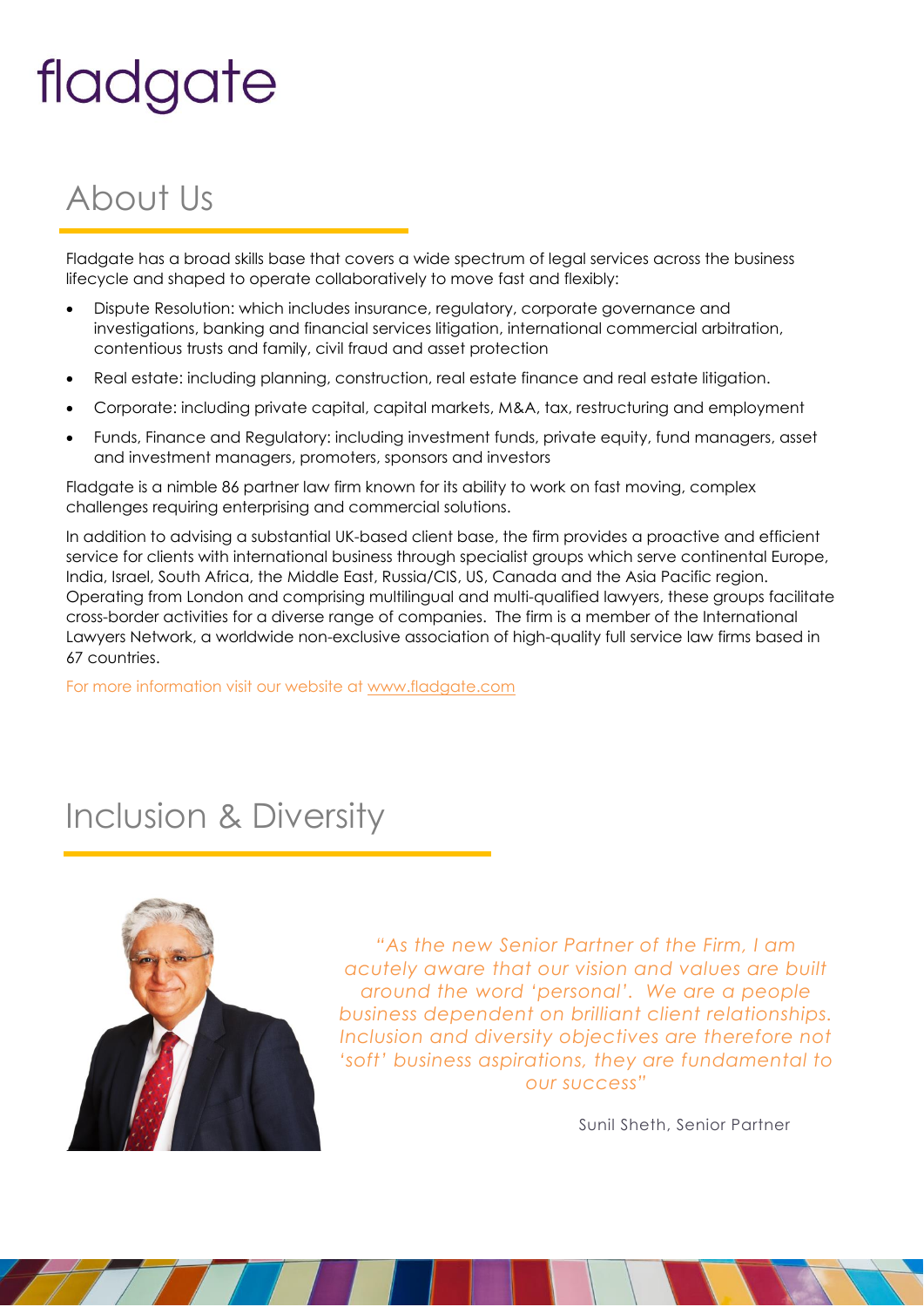### I&D - Our focus

We know that to achieve our inclusion and diversity objectives we need to focus on a number of areas:

- Developing a diverse leadership we have a mix of different ethnicity and genders on our leadership groups. We are working hard to improve the gender balance of our partner team and in the last 18 months 4 out of 9 people joining the partnership were women.
- Attracting a diverse work force. This means adopting a properly personal approach when connecting with those interested in joining our team including: ensuring fairness in our processes; working with those, like recruiters, who help us in this; a commitment that you will always meet male and female talent in our recruitment interviews;
- Engaging with everyone in our team to ensure they are heard, supported and understood. Encourage everyone to develop their own voice in shaping our culture, their future and our service to clients. That might be working flexibly or that might be a specific career programme - everyone needs different things at different times.
- Helping all our people in all roles to achieve their full potential. We provide training, coaching, internal mentors and buddies, whatever works for each individual and their own personal development path.

For everyone including our clients we are striving to:

- Ensure that contact with us, including for example at events we organise, is always inclusive and appropriate for all, all preferences will be catered for.
- Endeavour to ensure our teams working on different client matters reflect the right balance of gender and ethnicity.
- Develop and support our client's own inclusivity and diversity objectives by running industry specific workshops and seminars together.
- Have regular open conversations with clients about progress around inclusion and diversity.



RACE FAIRNESS COMMITMENT





Women in Law Pledge





lhizz-kidz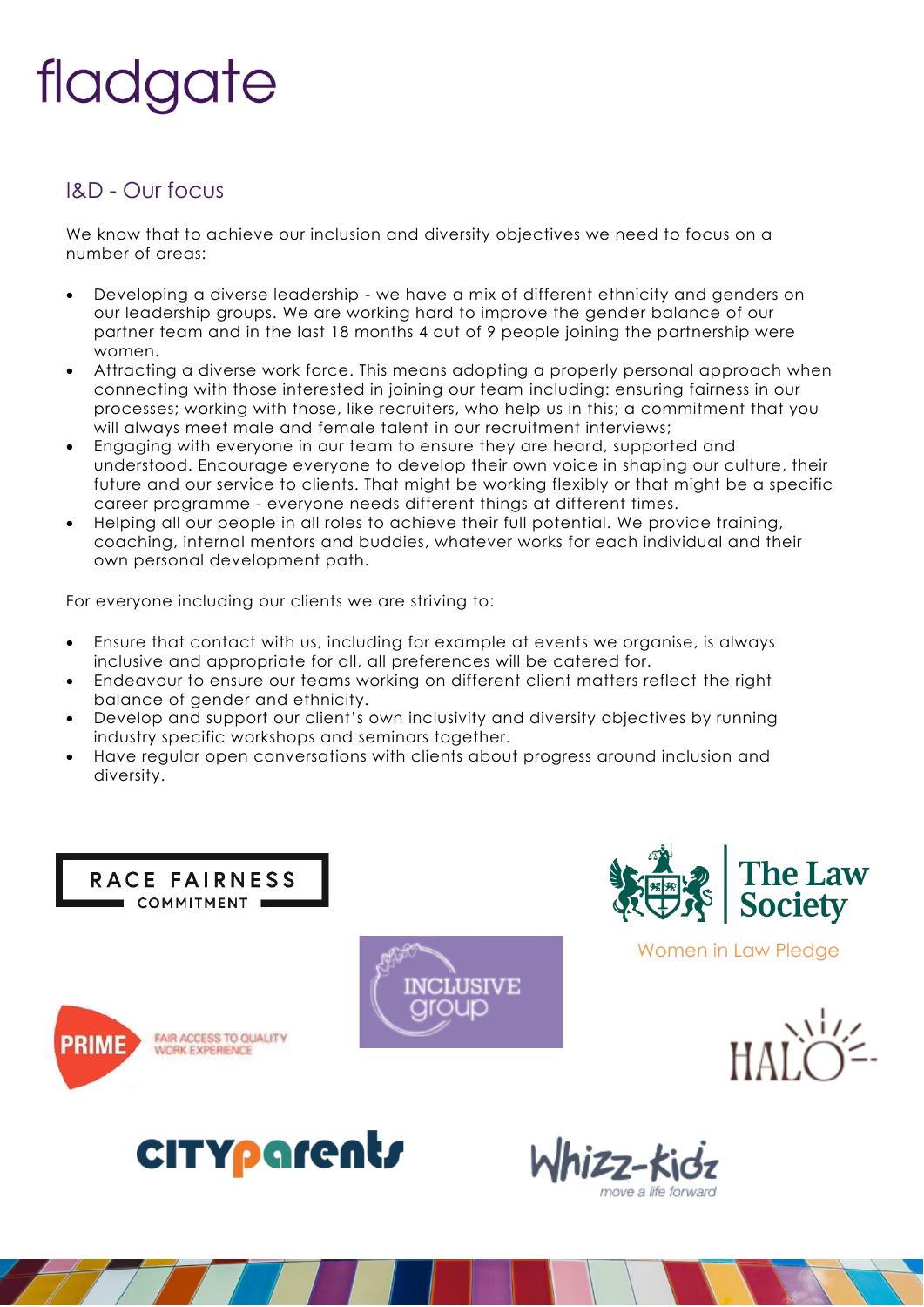## **Benefits**

We reward our staff for their continued commitment to the success of this firm with a comprehensive range of benefits.

### On joining:

- o Life assurance scheme 4x annual salary (non-contributory)
- o Annual holiday entitlement 26 days per calendar year (full time)
- o Flexible holiday scheme buy up to five days extra holiday per annum
- o New business bonus calculated as a percentage of work introduced
- o Staff introduction bonus £1,000- 5,000 depending on vacant role
- o Personal training/yoga free weekly sessions
- o Free online GP service 24/7 online video GP consultations

### After 2 months:

o Group personal pension plan - 4%-5% employer contributions, matching employee contributions of 4% -5% (automatically enrolled). Processed via salary sacrifice 50% of employer NI savings added to contribution

### After 3 months:

- o Company sick pay scheme
- o Group income protection
- o Season ticket loan
- o Private Dental Plan payable through monthly payroll
- o Gym membership scheme interest free gym membership loan
- o Eye test vouchers every two years

After 6 months' service and end of probationary period:

#### o Private medical scheme insurance medical insurance scheme (non- contributory)

Dress for your day policy: Our intention is to allow our people to choose a dress code suited to their daily schedule in order to maximise comfort while still maintaining a professional image.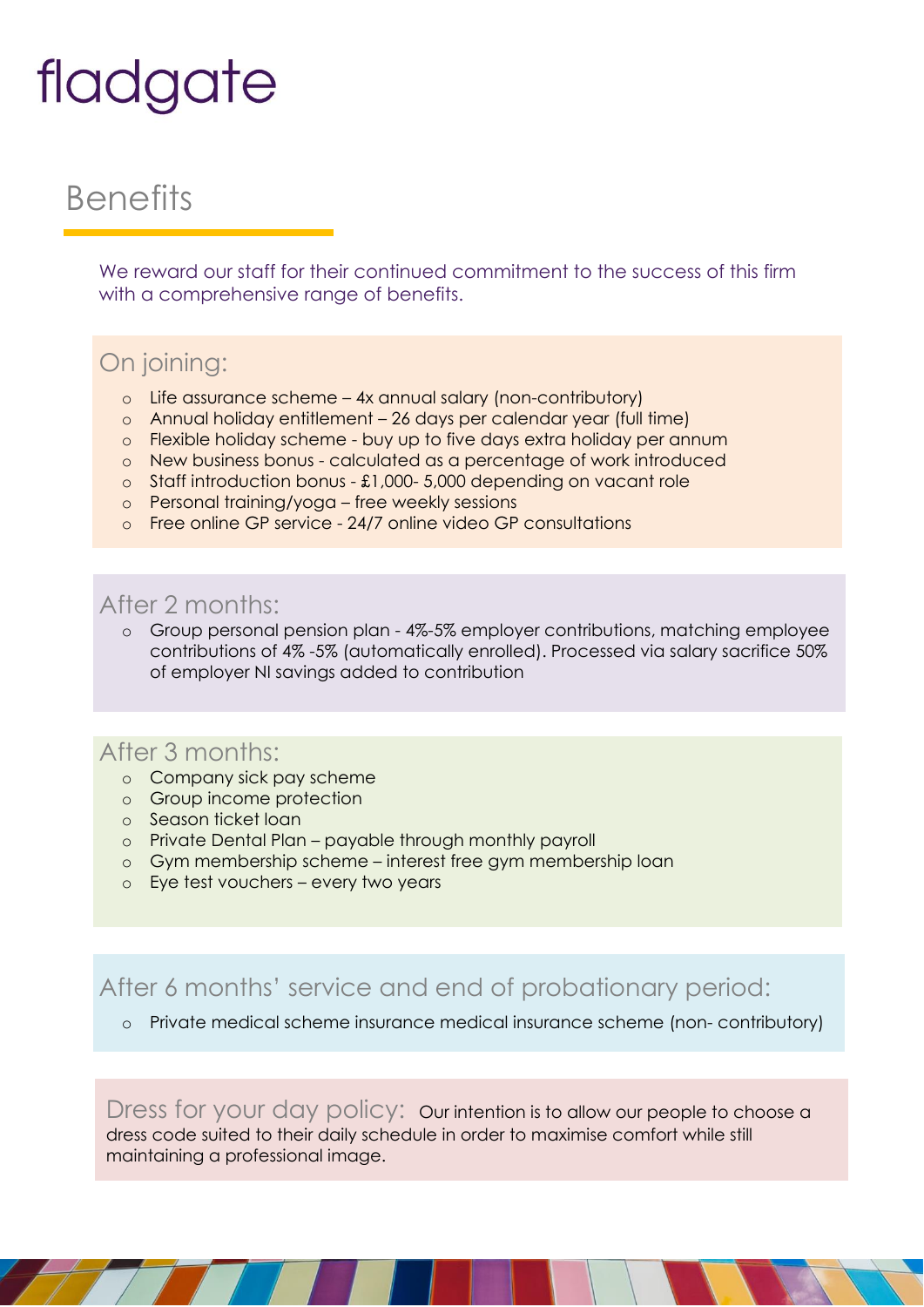## Parental Leave & Maternity Policies

Our aim is to create a culture where our people can thrive and feel supported at work. As such, the firm's approach to parental leave is designed to ensure that anyone who is a parent or is expecting to be a parent has a positive experience prior to parental leave, during their parental leave and upon their return to work whichever type of leave they decide to take.

Our parental leave policies\* cover:

1. Maternity - We offer both statutory maternity pay (SMP) and enhanced maternity pay (EMP), subject to eligibility\*. If eligible, EMP provides 100% of your salary in weeks 1-12 and 50% of your salary in weeks 13-24. Weeks 25-39 are at the government set rate (or 90% of salary, whichever is lower). In order to receive EMP, you must undertake to remain continuously employed by the Firm and to return to work for a period of at least 6 months from the date of your return to work before providing and notice of resignation\*.

- 2. Paternity We offer enhanced paternity pay (EPP) as full basic pay for up to 2 weeks\*.
- 3. Shared Parental Leave (SPL) SPL allows parents to take up to 50 weeks' shared leave in total following the birth or adoption of a child\*.
- 4. Adoption and Surrogacy\*
- 5. Ordinary Parental Leave Allowing up to 18 weeks unpaid leave for employees who have parental responsibility for a child / children\*.

\*Full details can be found in our staff handbook, which will be provided upon offer of employment.

## Flexible working

At Fladgate, we recognise the importance of an agile approach, not only in the way we work with our clients, but our employees also. Flexible working allows our people to cut down their commute time (and cost!), organise their own day and ultimately have an improved work / life balance, all of which contributes to an improved experience as well as better wellbeing and engagement.

Flexible working at Fladgate varies depending on your role and responsibilities. As a general rule, for those who can work from home and have roles compatible with home working, we are operating a hybrid pattern of 2-3 days remote and 2-3 days office based. This is subject to change as the role necessitates and not a contractually binging agreement (unless stated otherwise).

Further clarification of this policy will be provided during the recruitment process.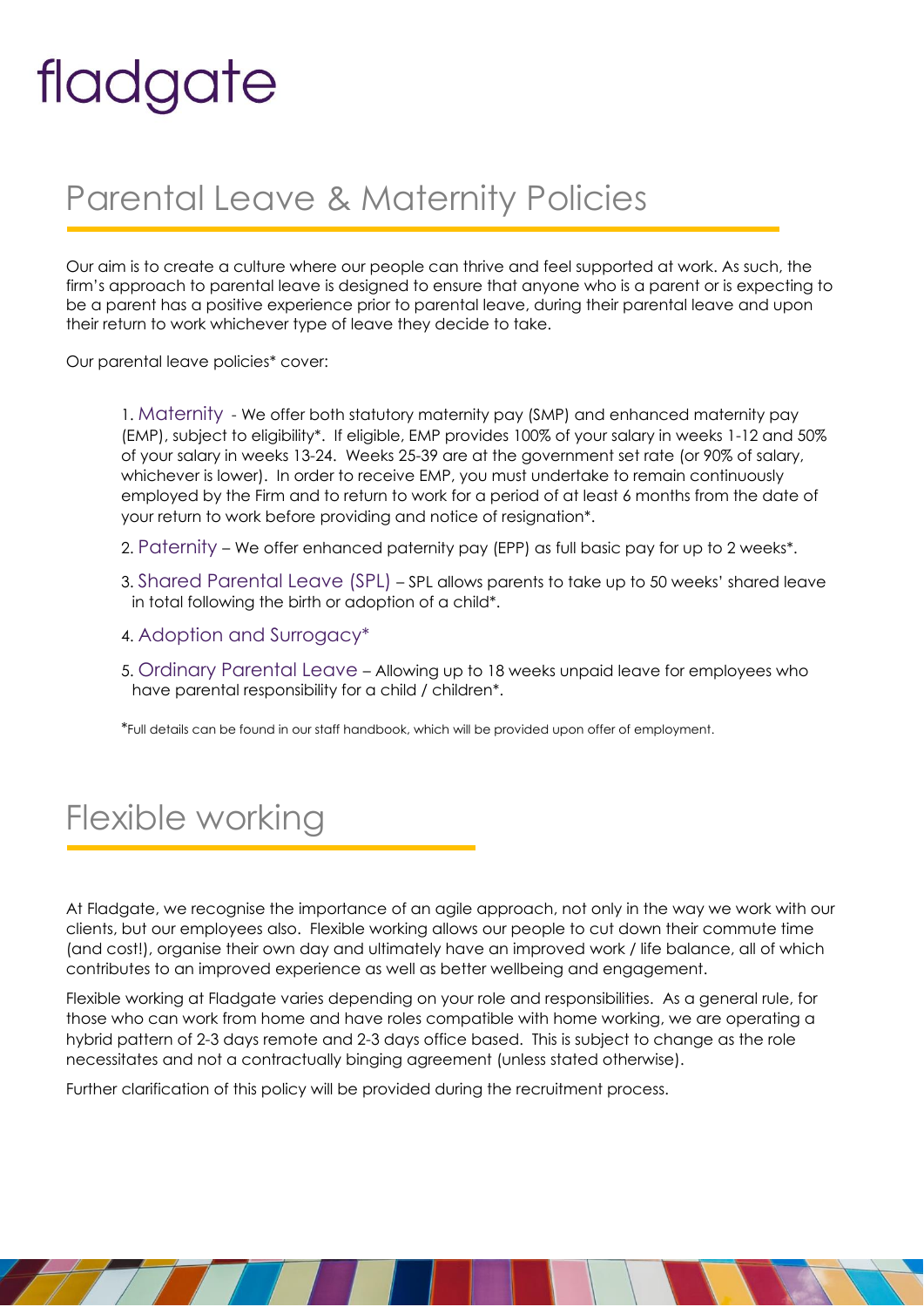## **Wellbeing**



The firm recognises the importance of the health and wellbeing of all our people and that is can play a part in promoting an environment which allows everyone to flourish and reach their full potential.

#### **Our Wellbeing programme consists of four key pillars:**

### Physical Health

- Bupa private medical insurance (optional benefit to join after six months' service)
- Eye test vouchers
- Optional dental insurance
- Flu jabs
- Weekly personal (group) training sessions
- Gym and sports club loans and cycle to work scheme
- Various sports teams and groups across the firm

#### Mental Health

- Employee Assistance Programme (EAP), available 24/7 and 365 days a year
- Counselling sessions available via the EAP where needed
- YuLife health and wellbeing app
- Annual holiday entitlement and flexible holiday scheme, and the opportunity to buy up to an additional two weeks' holiday
- Resilience and stress management training
- Mental health awareness talks and training sessions